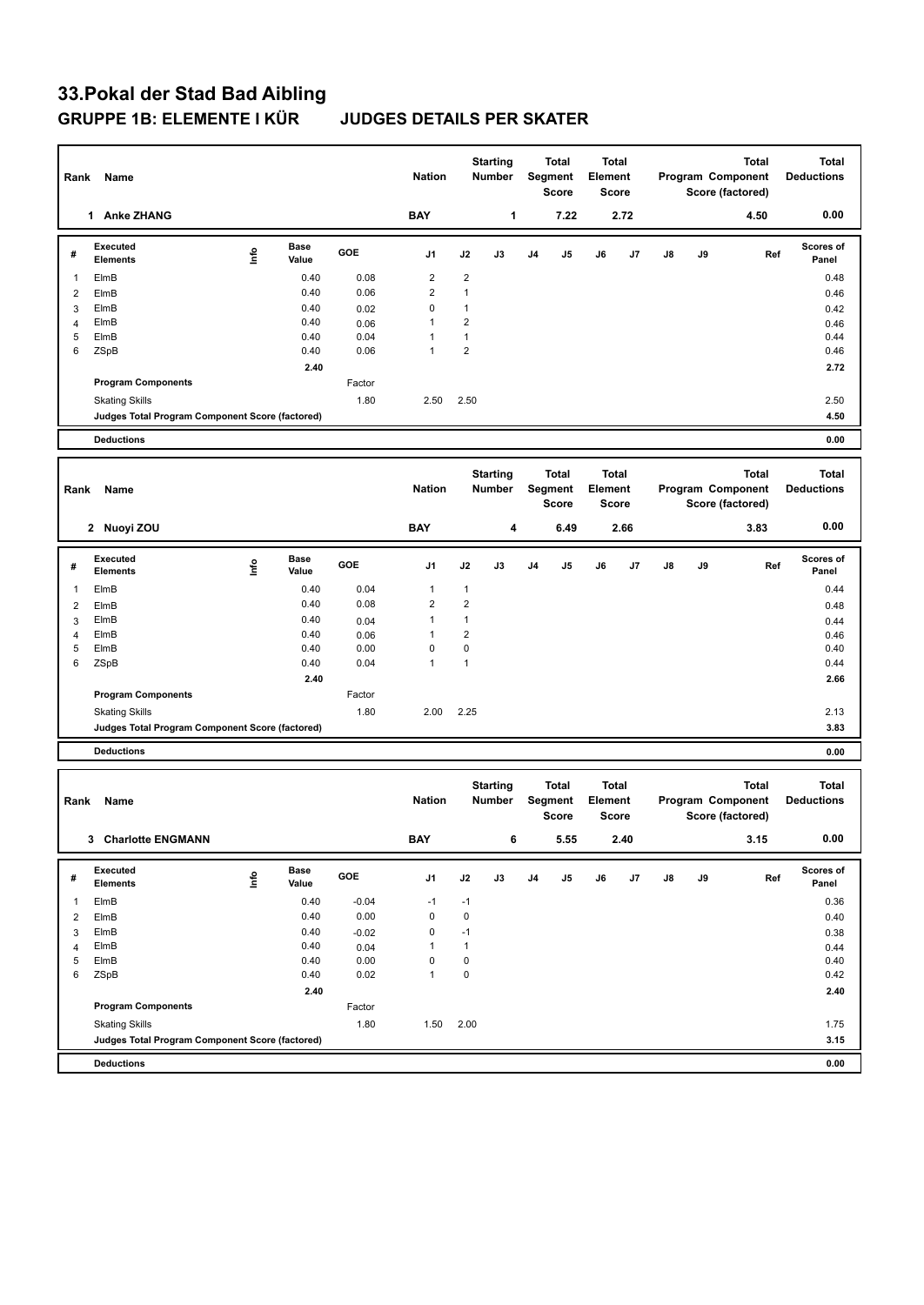# **33.Pokal der Stad Bad Aibling GRUPPE 1B: ELEMENTE I KÜR JUDGES DETAILS PER SKATER**

| Rank           | Name                                            |                                  |                      |                    | <b>Nation</b>    |                      | <b>Starting</b><br>Number |    | <b>Total</b><br>Segment<br>Score | Element | <b>Total</b><br><b>Score</b> |    |    | <b>Total</b><br>Program Component<br>Score (factored) | <b>Total</b><br><b>Deductions</b> |
|----------------|-------------------------------------------------|----------------------------------|----------------------|--------------------|------------------|----------------------|---------------------------|----|----------------------------------|---------|------------------------------|----|----|-------------------------------------------------------|-----------------------------------|
|                | <b>Marie TORSCHIN</b><br>4                      |                                  |                      |                    | <b>BAY</b>       |                      | $\mathbf 2$               |    | 5.47                             |         | 2.32                         |    |    | 3.15                                                  | 0.00                              |
| #              | <b>Executed</b><br><b>Elements</b>              | lnfo                             | Base<br>Value        | GOE                | J1               | J2                   | J3                        | J4 | J5                               | J6      | J7                           | J8 | J9 | Ref                                                   | Scores of<br>Panel                |
| 1              | ElmB                                            |                                  | 0.40                 | $-0.02$            | $-1$             | $\mathbf 0$          |                           |    |                                  |         |                              |    |    |                                                       | 0.38                              |
| 2              | ElmB                                            |                                  | 0.40                 | 0.02               | $\pmb{0}$        | $\mathbf{1}$         |                           |    |                                  |         |                              |    |    |                                                       | 0.42                              |
| 3              | ElmB                                            |                                  | 0.40                 | 0.02               | $\pmb{0}$        | $\mathbf{1}$         |                           |    |                                  |         |                              |    |    |                                                       | 0.42                              |
| 4<br>5         | ElmB                                            |                                  | 0.40                 | $-0.02$<br>$-0.04$ | $-1$             | $\pmb{0}$            |                           |    |                                  |         |                              |    |    |                                                       | 0.38                              |
| 6              | ElmB<br>ZSpB                                    |                                  | 0.40<br>0.40         | $-0.04$            | $-1$<br>$-2$     | $-1$<br>$\pmb{0}$    |                           |    |                                  |         |                              |    |    |                                                       | 0.36<br>0.36                      |
|                |                                                 |                                  | 2.40                 |                    |                  |                      |                           |    |                                  |         |                              |    |    |                                                       | 2.32                              |
|                | <b>Program Components</b>                       |                                  |                      | Factor             |                  |                      |                           |    |                                  |         |                              |    |    |                                                       |                                   |
|                | <b>Skating Skills</b>                           |                                  |                      | 1.80               | 1.50             | 2.00                 |                           |    |                                  |         |                              |    |    |                                                       | 1.75                              |
|                | Judges Total Program Component Score (factored) |                                  |                      |                    |                  |                      |                           |    |                                  |         |                              |    |    |                                                       | 3.15                              |
|                | <b>Deductions</b>                               |                                  |                      |                    |                  |                      |                           |    |                                  |         |                              |    |    |                                                       | 0.00                              |
|                |                                                 |                                  |                      |                    |                  |                      |                           |    |                                  |         |                              |    |    |                                                       |                                   |
| Rank           | Name                                            |                                  |                      |                    | <b>Nation</b>    |                      | <b>Starting</b><br>Number |    | Total<br>Segment<br><b>Score</b> | Element | Total<br><b>Score</b>        |    |    | Total<br>Program Component<br>Score (factored)        | <b>Total</b><br><b>Deductions</b> |
|                | 5 Isabell WÖLKHAMMER                            |                                  |                      |                    | <b>BAY</b>       |                      | 5                         |    | 5.39                             |         | 2.46                         |    |    | 2.93                                                  | 0.00                              |
| #              | <b>Executed</b><br><b>Elements</b>              | $\mathop{\mathsf{Int}}\nolimits$ | Base<br>Value        | GOE                | J1               | J2                   | J3                        | J4 | J5                               | J6      | J7                           | J8 | J9 | Ref                                                   | Scores of<br>Panel                |
| 1              | ElmB                                            |                                  | 0.40                 | 0.02               | 0                | $\mathbf{1}$         |                           |    |                                  |         |                              |    |    |                                                       | 0.42                              |
| 2              | ElmB                                            |                                  | 0.40                 | 0.06               | $\overline{2}$   | $\mathbf{1}$         |                           |    |                                  |         |                              |    |    |                                                       | 0.46                              |
| 3              | ElmB                                            |                                  | 0.40                 | 0.00               | 0                | $\mathbf 0$          |                           |    |                                  |         |                              |    |    |                                                       | 0.40                              |
| 4              | ElmB                                            |                                  | 0.40                 | $-0.04$            | $-1$             | $-1$                 |                           |    |                                  |         |                              |    |    |                                                       | 0.36                              |
| 5              | ElmB                                            |                                  | 0.40<br>0.40         | 0.04<br>$-0.02$    | 1<br>$\mathbf 0$ | $\mathbf{1}$<br>$-1$ |                           |    |                                  |         |                              |    |    |                                                       | 0.44                              |
| 6              | ZSpB                                            |                                  | 2.40                 |                    |                  |                      |                           |    |                                  |         |                              |    |    |                                                       | 0.38<br>2.46                      |
|                | <b>Program Components</b>                       |                                  |                      | Factor             |                  |                      |                           |    |                                  |         |                              |    |    |                                                       |                                   |
|                | <b>Skating Skills</b>                           |                                  |                      | 1.80               | 1.50             | 1.75                 |                           |    |                                  |         |                              |    |    |                                                       | 1.63                              |
|                | Judges Total Program Component Score (factored) |                                  |                      |                    |                  |                      |                           |    |                                  |         |                              |    |    |                                                       | 2.93                              |
|                | <b>Deductions</b>                               |                                  |                      |                    |                  |                      |                           |    |                                  |         |                              |    |    |                                                       | 0.00                              |
|                |                                                 |                                  |                      |                    |                  |                      |                           |    |                                  |         |                              |    |    |                                                       |                                   |
| Rank           | Name                                            |                                  |                      |                    | <b>Nation</b>    |                      | <b>Starting</b><br>Number |    | Total<br>Segment<br><b>Score</b> | Element | <b>Total</b><br><b>Score</b> |    |    | <b>Total</b><br>Program Component<br>Score (factored) | <b>Total</b><br><b>Deductions</b> |
|                | 6 Anna HARTMANN                                 |                                  |                      |                    | BAY              |                      | $\overline{7}$            |    | 4.78                             |         | 2.08                         |    |    | 2.70                                                  | 0.00                              |
| #              | <b>Executed</b><br><b>Elements</b>              | lnfo                             | <b>Base</b><br>Value | GOE                | J1               | J2                   | J3                        | J4 | J5                               | J6      | J7                           | J8 | J9 | Ref                                                   | Scores of<br>Panel                |
| 1              | ElmB                                            |                                  | 0.40                 | 0.00               | 0                | $\pmb{0}$            |                           |    |                                  |         |                              |    |    |                                                       | 0.40                              |
| $\overline{2}$ | ElmB                                            |                                  | 0.40                 | 0.00               | $\pmb{0}$        | $\pmb{0}$            |                           |    |                                  |         |                              |    |    |                                                       | 0.40                              |
| 3              | ElmB                                            |                                  | 0.40                 | 0.04               | 1                | 1                    |                           |    |                                  |         |                              |    |    |                                                       | 0.44                              |
| 4              | ElmB                                            |                                  | 0.40                 | 0.02               | 0                | $\mathbf{1}$         |                           |    |                                  |         |                              |    |    |                                                       | 0.42                              |
| 5<br>6         | ElmB<br>ZSp                                     |                                  | 0.40<br>0.00         | 0.02<br>0.00       | 0                | $\mathbf{1}$         |                           |    |                                  |         |                              |    |    |                                                       | 0.42<br>0.00                      |
|                |                                                 |                                  | 2.00                 |                    |                  |                      |                           |    |                                  |         |                              |    |    |                                                       | 2.08                              |
|                | <b>Program Components</b>                       |                                  |                      | Factor             |                  |                      |                           |    |                                  |         |                              |    |    |                                                       |                                   |
|                | <b>Skating Skills</b>                           |                                  |                      | 1.80               | 1.50             | 1.50                 |                           |    |                                  |         |                              |    |    |                                                       | 1.50                              |
|                | Judges Total Program Component Score (factored) |                                  |                      |                    |                  |                      |                           |    |                                  |         |                              |    |    |                                                       | 2.70                              |
|                | <b>Deductions</b>                               |                                  |                      |                    |                  |                      |                           |    |                                  |         |                              |    |    |                                                       | 0.00                              |